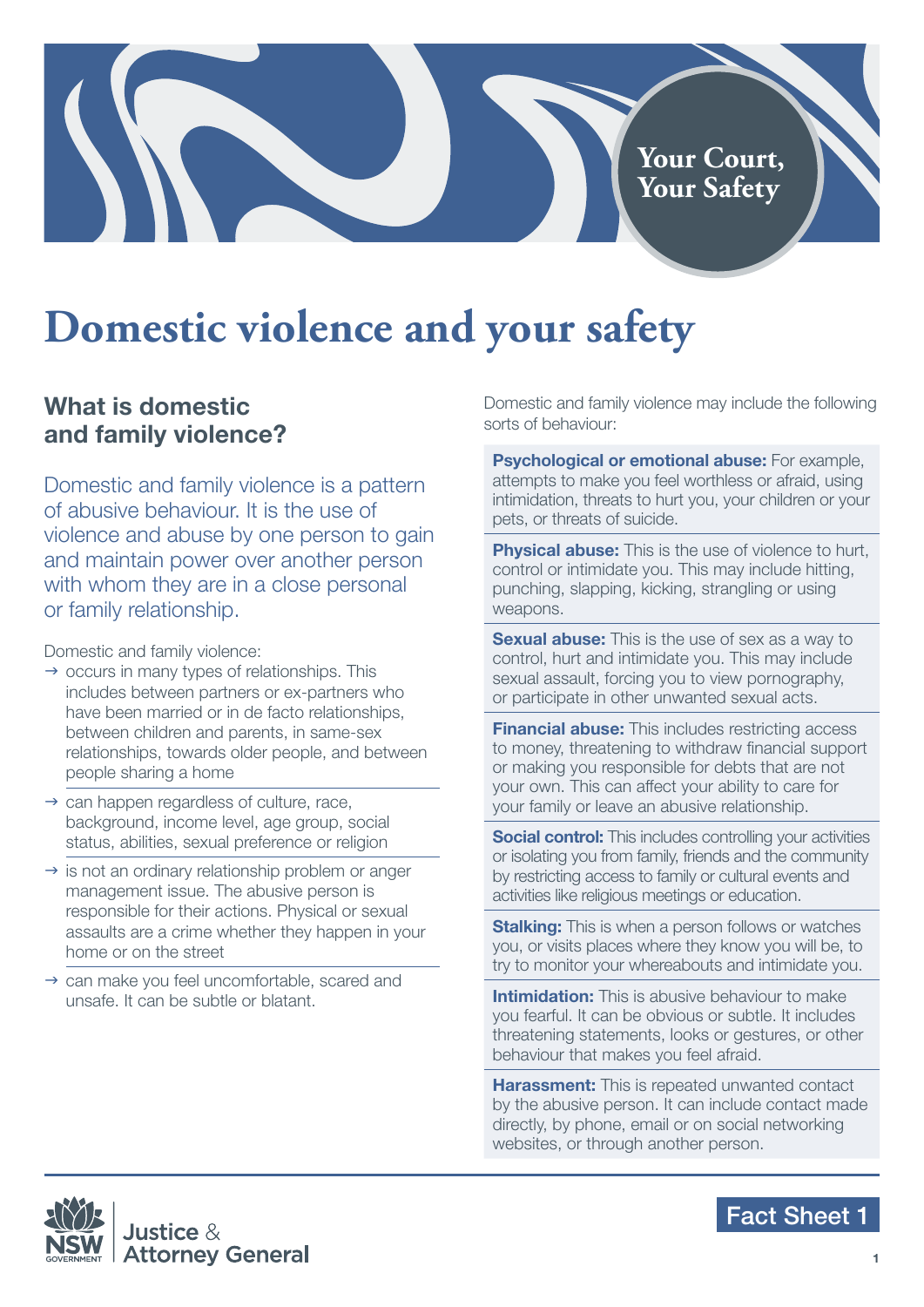

### **The dynamics of domestic and family violence**

Some people can find it helpful to understand domestic violence as a cycle of behaviour. The 'cycle of violence'1 explains the behaviour and tactics an abusive person might use to control you and your children. The violence moves between relative calm and an explosion of abuse. In reality, the phases can be in different combinations, order, levels of intensity or overlapping, so this model may not show your experience exactly.



#### **The impact of domestic and family violence**

Domestic and family violence can have wide-ranging and long-term effects on a person's physical, emotional and mental health and well-being. People who suffer domestic violence may experience feelings of depression, anxiety, disrupted eating patterns, feel that life is not worth living or use/overuse substances such as drugs, cigarettes or alcohol to manage the pain of being abused.

Many people who have experienced domestic and family violence say that one of the hardest things to deal with is 'what it does to your head', as the person abusing you uses emotional abuse to undermine your self belief. It can help to talk to people who are experienced in working with victims of domestic and family violence. They can help you to talk about the abuse and think through the best options for you and your family. It can also help to have workers advocate on your behalf as you negotiate other services and systems to regain your safety.

Experiencing domestic and family violence can also have social or other effects, including limiting education and job opportunities, the loss of secure housing and income, and separation from your community and support network.

People who experience family violence can sometimes have difficulty in seeking help, because of fear of the abusive person, uncertainty over what might happen if the relationship ends, concern for the children, worries about practical issues like housing, employment, transport and childcare, pressure from others to stay in the relationship, or because they want to keep their relationship but have the violence stop.

1. Dr Lenore Walker, The Battered Woman, 1980, Harper and Row, New York.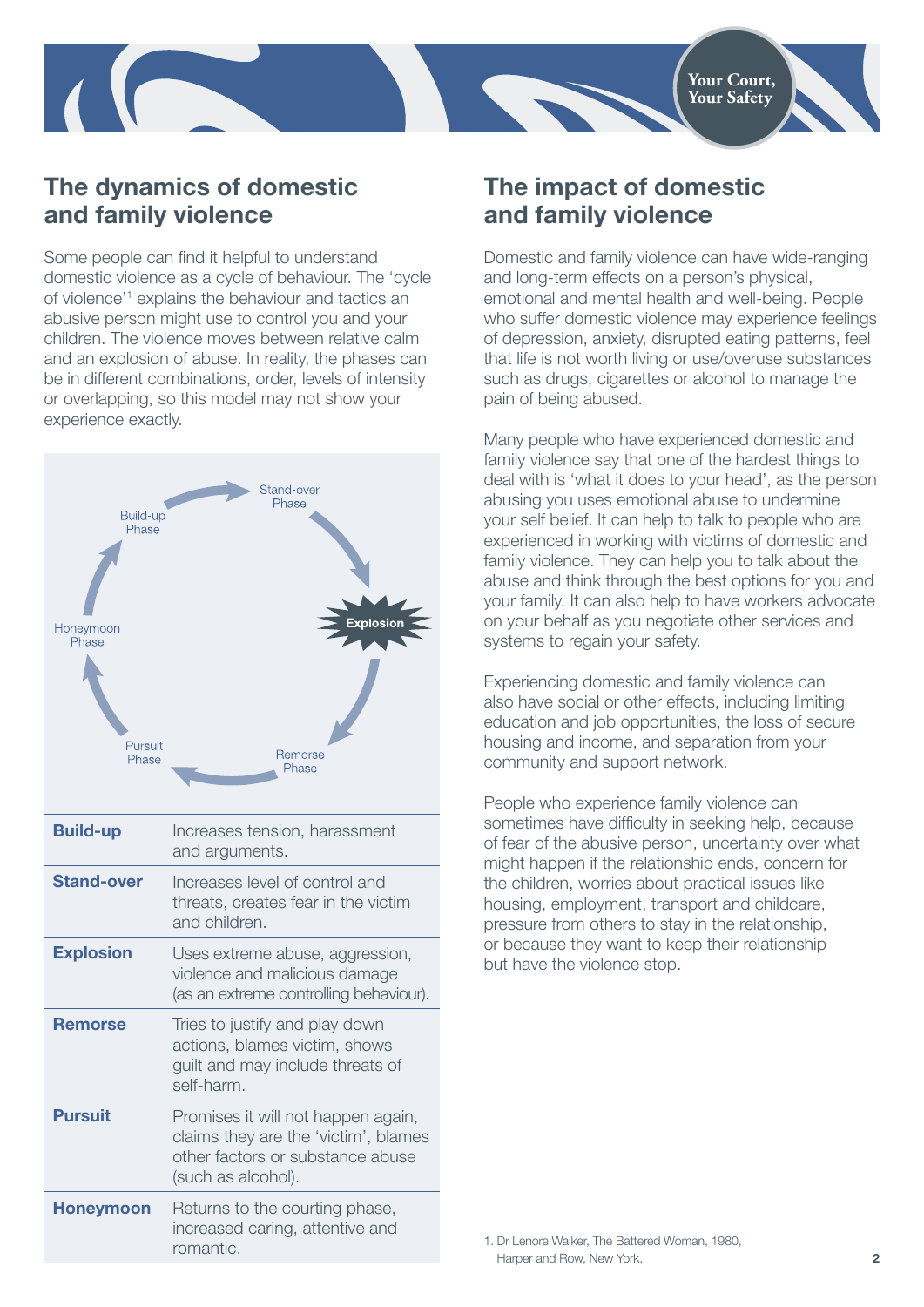

#### **The impact of domestic and family violence on children**

Domestic and family violence and the threat of violence at home creates fear and harms normal family life. Children and young people don't have to see the violence to be affected by it.

There are a number of ways that children are affected by domestic and family violence. Children might:

- $\rightarrow$  witness the violence (this includes both seeing and hearing the violence)
- $\rightarrow$  be physically and emotionally abused themselves or hurt while attempting to intervene
- $\rightarrow$  be threatened or abused as a way of hurting or intimidating the other parent
- $\rightarrow$  be deliberately alienated from or used to abuse their parent by the abusive parent
- $\rightarrow$  become isolated from extended family, peer and broader support networks
- $\rightarrow$  lose a connection with their parent as their energy may be focused on surviving the violence.

For children to develop well, they need a secure and nurturing environment. In a home where there is domestic and family violence it is not safe or secure. Children can be scared about what might happen to them and the people they love.

Children who witness domestic and family violence can be more likely to have behaviour problems, develop insomnia, have anxiety or depression, diminished self-esteem and poorer academic performance. They may also have health problems.

You can help your children to heal from the impact of domestic violence. They will benefit from lots of attention and affection, and from talking to you and others to help them make sense of the violence. Some important messages to tell children and young people are that:

- $\rightarrow$  the violence is not their fault
- $\rightarrow$  feeling sad or angry is understandable and normal
- $\rightarrow$  they can talk to you about the violence or anything else that they are concerned about, and that you will take action together
- $\rightarrow$  plan with them where they should go, and what they should do if they are afraid for your safety or their own
- $\rightarrow$  they should not try to intervene.

There are services that can assist you to support your children. For help contact your local family support service or child health service.

#### **Assessing the risk of future violence**

When making decisions about your safety, it is important to consider the risk of further violence. Domestic and family violence support services can help you understand the risk posed by the abusive person.

When thinking about your risk of future violence you should ask yourself the following:

## **Is there an immediate threat of violence?** If the

abusive person has made direct or recent threats (physical, verbal or implied), threatened suicide, or made threats towards your children, these must be taken very seriously. Call '000' if you are in immediate danger. Otherwise, discuss the threats with a police officer or call the Domestic Violence Liaison Officer (DVLO) at your local police station.

#### **How much does the abusive person attempt to**

**control you?** Consider how much they attempt to control you and isolate you from friends and family, whether they have stalked you, or made threats to harm you or your children if you leave. Abusive people who are highly controlling and jealous can be very dangerous if they think they are losing control of you. For example, they may increase their abuse because you have left them, started a new relationship or taken legal action.

#### **How dangerous is the abusive person's**

**behaviour?** If there is a history of physical or sexual violence, or the person has access to weapons, tried or threatened to kill you or anyone else, or the violence is escalating, there is a high risk of future and serious violence.